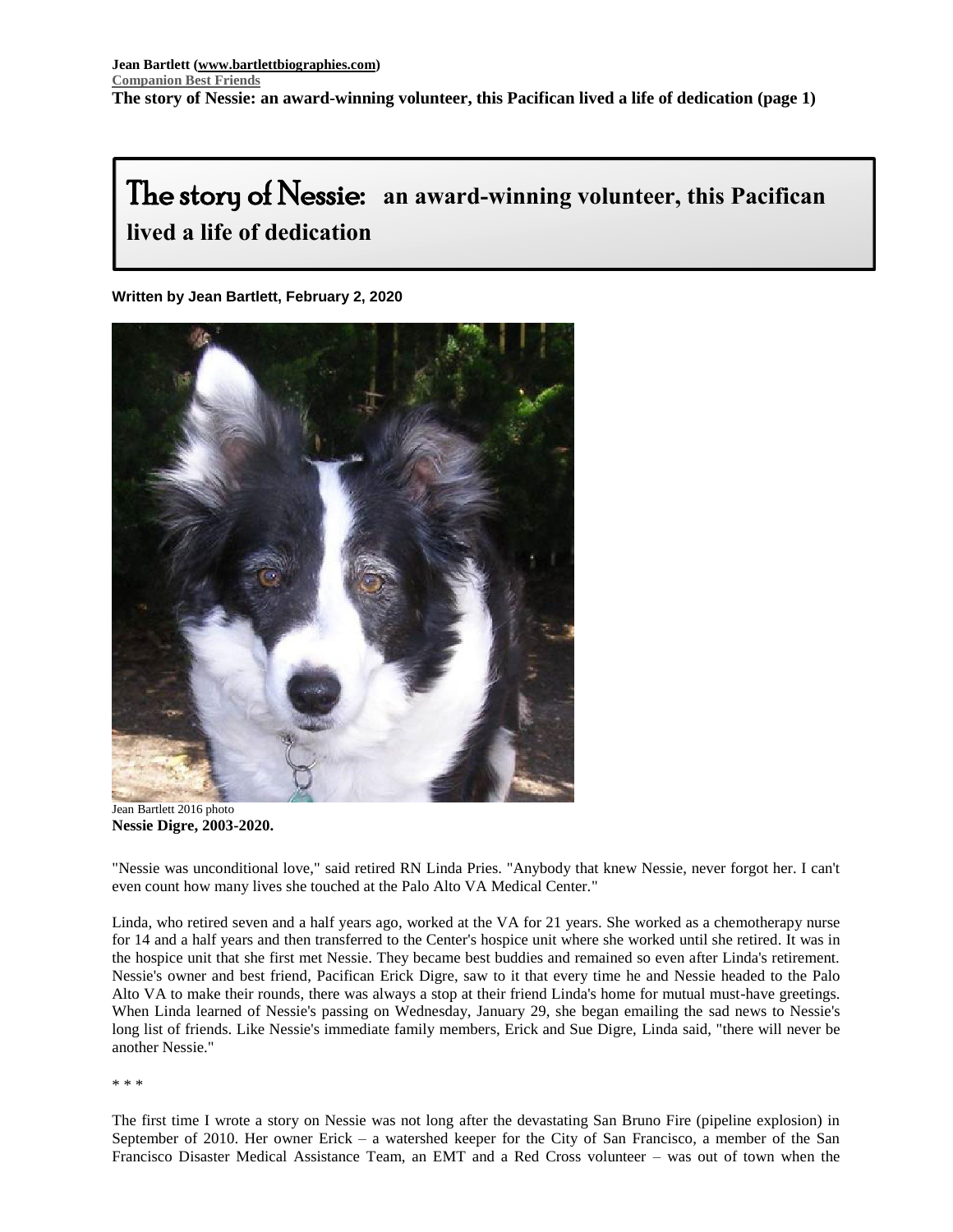## **Jean Bartlett [\(www.bartlettbiographies.com\)](http://www.bartlettbiographies.com/) [Companion Best Friends](https://www.bartlettbiographies.com/stories) The story of Nessie: an award-winning volunteer, this Pacifican lived a life of dedication (page 2)**

disaster struck. But when he arrived home two days later, he immediately headed over to help. He was working with the Red Cross and they had mental health professionals assisting the survivors.

"Look," he told them. "I've got my certified therapy dog with me in my vehicle, can you use her?" The answer was, yes.

Nessie knew instinctively who was most in need of her therapeutic skills.

"She stayed on her leash but she was like a pinball," Erick recalled. "She would go to a victim and they would pet her and hug her and I just let her lead. She visited everyone."



courtesy photo **Nessie and her guardian brother Scott Digre share a laugh in 2016.**

\* \* \*

Erick met Nessie in 2005. He had just returned home from working disaster relief in New Orleans following the aftermath of Hurricane Katrina, August of 2005, and realized he was in need of a dog that was just his. The father of four had always had dogs. He grew up with dogs. He and Sue and their kids had dogs and he loved the family's current dog, Tucker. But his time in New Orleans had been incredibly hard and he needed his own, special dog companion. "And Tucker was really my son Scott's dog." Two days later, Erick, Sue and Scott made a trek to a Border Collie farm in the Sacramento area to look at a dog up for adoption. According to the advertisement, the dog was not meeting the farm's Border Collie standards.

"She needed a home and I needed her," Erick said.

Yet he wasn't sure how it would work out with Nessie.

"She liked Sue but she had a real fear of men. She backed away from me with her tail between her legs."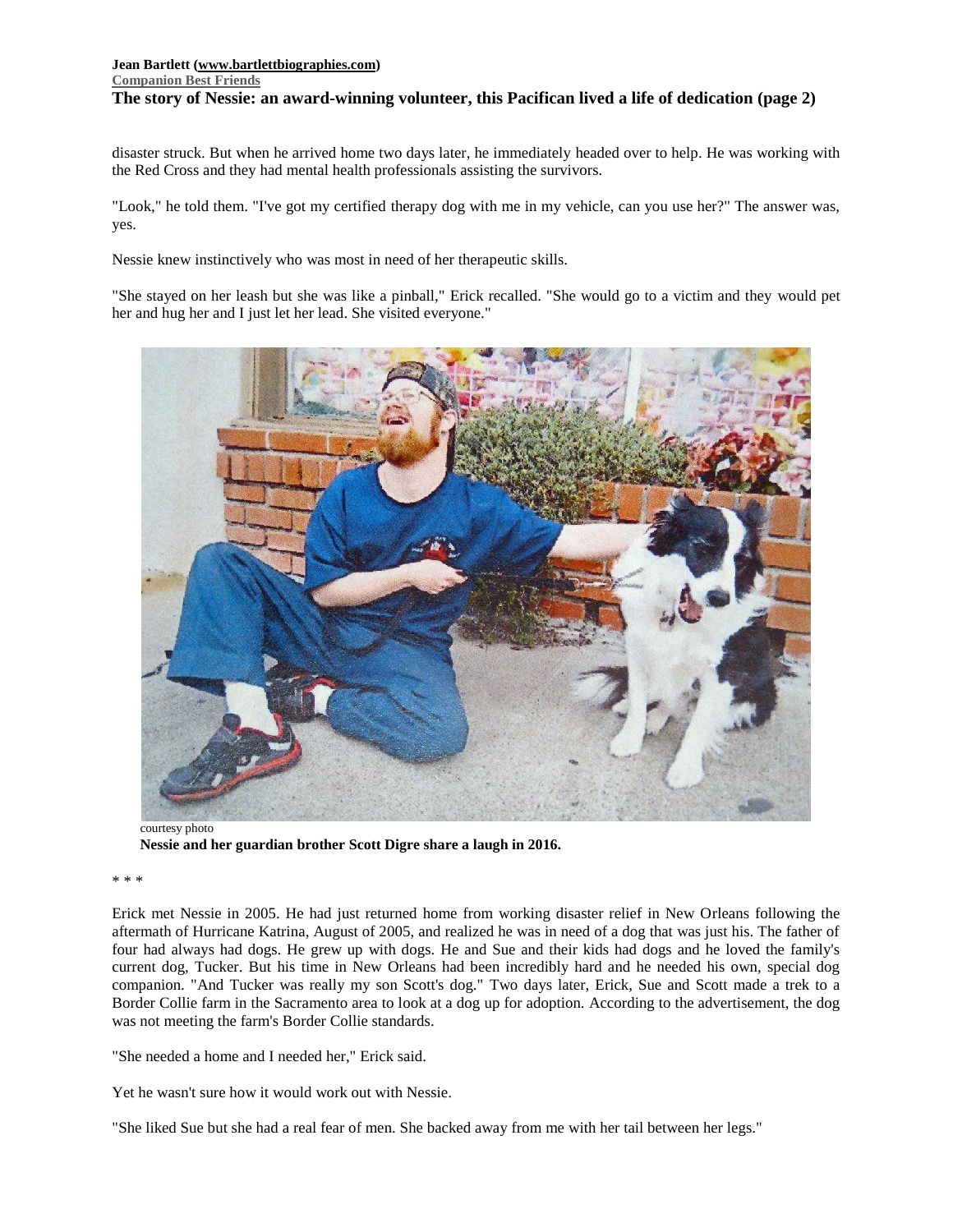### **Jean Bartlett [\(www.bartlettbiographies.com\)](http://www.bartlettbiographies.com/) [Companion Best Friends](https://www.bartlettbiographies.com/stories) The story of Nessie: an award-winning volunteer, this Pacifican lived a life of dedication (page 3)**

However, the family was not one to meet a dog and then leave without her. They named her Nessie. As soon as the family put Nessie in the car and drove away from the farm, everything changed. Nessie perked up and she and Erick became inseparable. Erick had no idea back then that Nessie was a service dog natural.

"A few years after we brought Nessie home, a nurse suggested that Nessie might have it in her to be a good therapy dog. The nurse had seen Nessie a few times at the Pacifica American Legion Post 238, and VFW Post 10245, annual Pier Day in May. Nessie and I would greet veterans as they got off the bus."

On Pier Day, local veterans provide transportation, a fishing event at the Pacifica Pier, and lunch at the Legion Hall to long-term care veterans living at local VA hospitals and their caregivers.

Erick followed the nurse's suggestion and got Nessie certified through Furry Friends as a therapy dog. Following Nessie's graduation, Erick and Nessie found their niche at the Palo Alto VA's Hospice Care Center in 2008.

"I have never seen a dog who will come up to a complete stranger, who is in a bed, hooked up to an IV, surrounded by various wires – and get up on that bed and snuggle next to the patient as if they were her owner," Erick said in that first interview. "It is one thing to come in with a dog and have a patient pat the dog on the head. But early into our visits, I put her up on a chair so she could be a little closer to a patient and she climbed right up on their bed and lay down next to them. And while I apologized, it turns out Nessie knew just what to do. She would sit quietly with a 'stranger' for up to an hour and just let them hold her. To me, this was pretty unusual."

Erick remembered one hospice patient, a pilot who was in his thirties.

"Nessie would climb up on his bed and just let him wrap his arms around her. If the pilot had a seizure, he would hold on to Nessie and she would just stay there with him, without making a sound, and when he came back to consciousness he would pat her on the head."

The little volunteer's visits were always greeted with dog biscuits and hugs.



Erick Digre photo

**Nessie Digre with Father Jayson Landeza, pastor of St. Benedict Parish in Oakland, and chaplain to the Oakland Police and Fire departments, December 2016.**

In 2011, Erick signed Nessie up with the Palo Alto VA's Voluntary Service Program. That was when the Border Collie's volunteer hours began to be officially recorded. As always, she continued her twice a week, every week, three to four hour patient and staff visits. In June of 2016, Nessie was honored at a banquet, along with other volunteers who had a minimum of 300 service hours, by the VA Palo Alto Health Care System. She was the only four-legged award recipient. Nessie's giving took place outside the hospital facility as well.

In 2017, over a three-day period, Nessie brought her own special brand of kindness to chaplains, firefighters, police officers, counselors and medical personal, who in turn were providing support in the aftermath of the Ghost Ship warehouse fire. She also met with the families of the victims and Oakland's Mary Libby Schaaf. While Nessie couldn't quite keep the pace she had in earlier years, she gave as much as she could in nine and ten-hour shifts.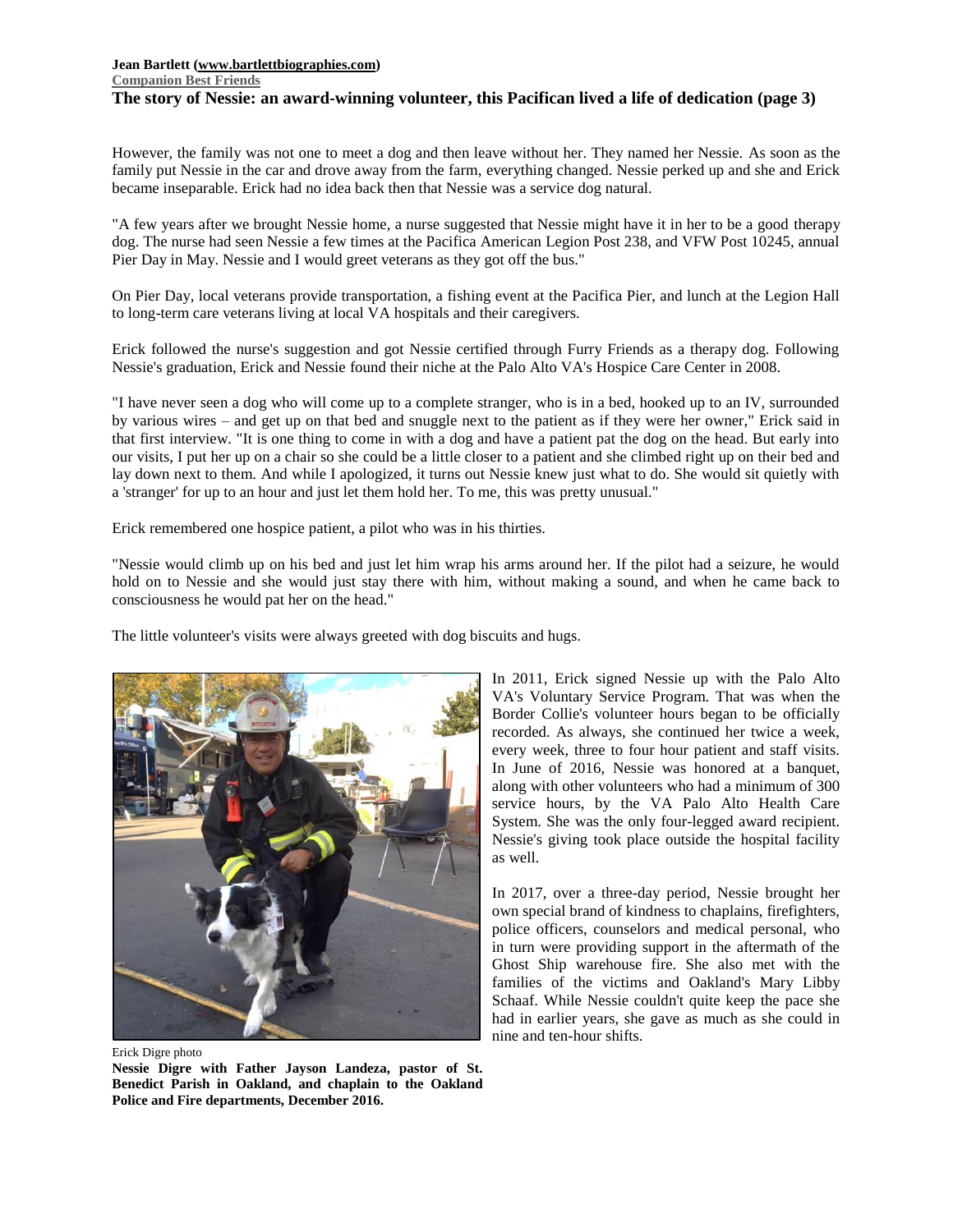### **Jean Bartlett [\(www.bartlettbiographies.com\)](http://www.bartlettbiographies.com/) [Companion Best Friends](https://www.bartlettbiographies.com/stories) The story of Nessie: an award-winning volunteer, this Pacifican lived a life of dedication (page 4)**

In 2019, Nessie was honored again by the VA Health Care System in Palo Alto. She had now given 1,000 hours of service to veterans and their families. Nessie received a beautiful gold pin.

"Nessie had a stroke about three years ago and was partially blind," her nurse pal Linda said. "But she could still get around. She was a humble dog. She didn't expect to be first in line. She just wanted to help everyone. She gave out so many kisses and when I still worked at the VA, she would make a mad dash down the hall to see me. She would get down on the floor and I would get down on the floor and we would look right at each other. We were great friends."

"Nessie was very wise, very fair and very caring," Sue Digre said. Sue and Erick were by Nessie's side when she closed her eyes for the last time. "She was full of life all the time. She was a treasure and is so missed, and she and Erick were an awesome team. I have no doubt she is watching over him now."

"The last time I saw her was two and a half weeks ago," Linda said. "She and Erick made their trip to the hospice unit which included a stop at my house. She couldn't jump up in the truck anymore and Erick had to lift her to put her on patient's beds, but she was so excited to do what she loved doing."



Linda Pries photo **The longtime hospice volunteer posed in Erick's truck, June of 2019.**

"She was the best therapy dog," Linda continued, "and a great comfort to those in need with her caring, loving nature and gentle spirit. She will never be forgotten."